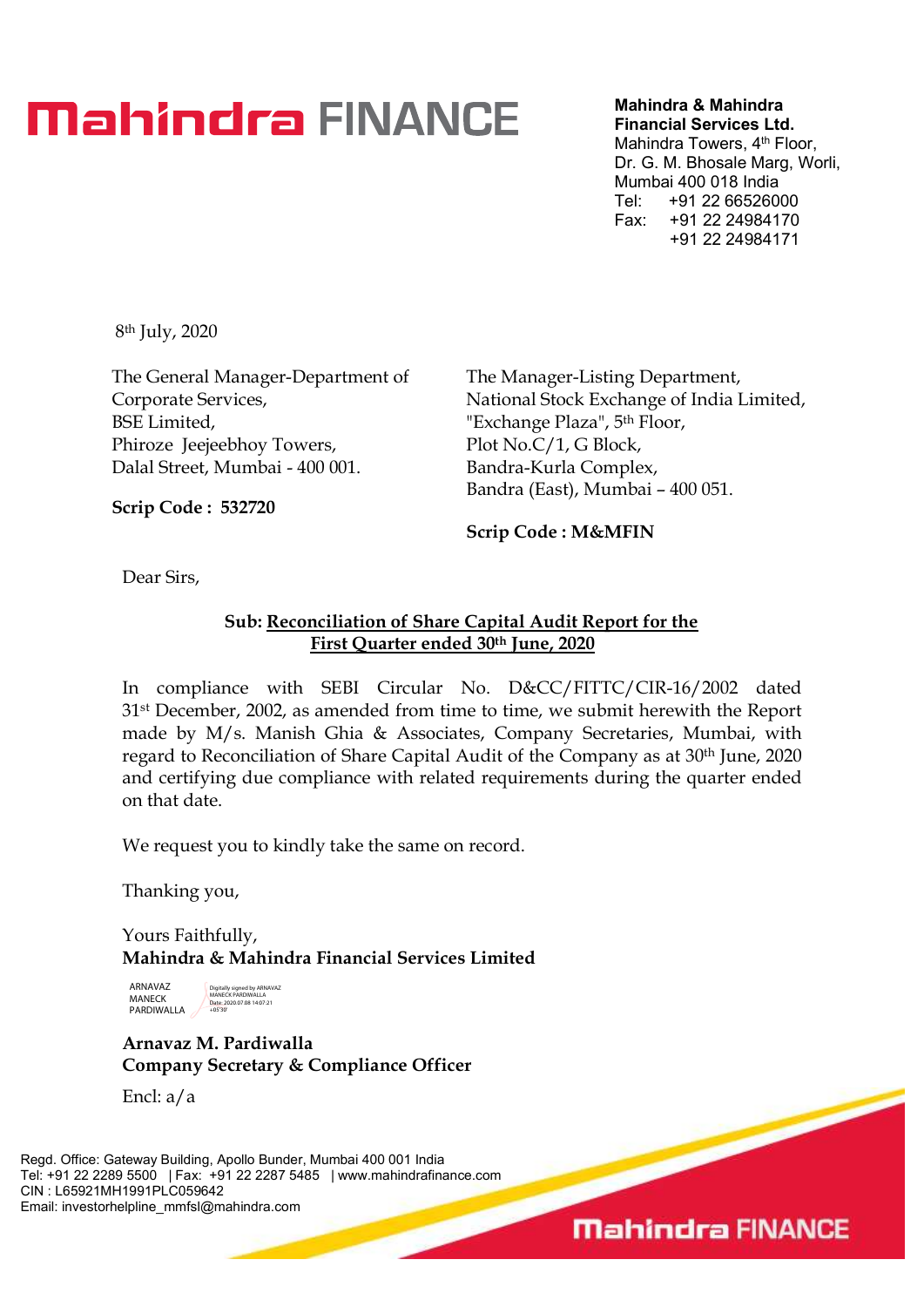**Manish Ghia & Associates** 

 $\bullet$  : +91 22 2681 5400

**@**: info@mgconsulting.in

www.mgconsulting.in

## **RECONCILIATION OF SHARE CAPITAL AUDIT REPORT**

 $m$ anish $\delta$ hia & associates

**COMPANY SECRETARIES** 

(Pursuant to Regulation 76 of the SEBI (Depositories and Participants) Regulations, 2018 R/w SEBI Circular dated 31.12.2002)

| 1.  | Report for quarter ended                                                                                      |                                                                                                                 | 30.06.2020                                                   |                                |                                                         |                         |                           |
|-----|---------------------------------------------------------------------------------------------------------------|-----------------------------------------------------------------------------------------------------------------|--------------------------------------------------------------|--------------------------------|---------------------------------------------------------|-------------------------|---------------------------|
| 2.  | <b>ISIN</b>                                                                                                   |                                                                                                                 |                                                              |                                | INE774D01024                                            |                         |                           |
| 3.  | Face Value                                                                                                    |                                                                                                                 |                                                              |                                | $Rs.2/-$ each                                           |                         |                           |
| 4.  | Name of the Company                                                                                           |                                                                                                                 |                                                              |                                | <b>Mahindra and Mahindra Financial Services Limited</b> |                         |                           |
| 5.  | <b>Registered Office Address</b>                                                                              |                                                                                                                 | Gateway Building, Apollo Bunder,                             |                                |                                                         |                         |                           |
|     |                                                                                                               |                                                                                                                 |                                                              | Mumbai - 400 001, Maharashtra. |                                                         |                         |                           |
| 6.  | Correspondence Address                                                                                        |                                                                                                                 |                                                              |                                | Mahindra Towers, 4 <sup>th</sup> Floor,                 |                         |                           |
|     |                                                                                                               |                                                                                                                 | Dr. G. M. Bhosale Marg,                                      |                                |                                                         |                         |                           |
|     |                                                                                                               |                                                                                                                 | P. K. Kurne Chowk, Worli,                                    |                                |                                                         |                         |                           |
|     |                                                                                                               |                                                                                                                 |                                                              |                                | Mumbai - 400 018.                                       |                         |                           |
| 7.  | Telephone and Fax Nos.                                                                                        |                                                                                                                 |                                                              |                                | Phone No.: 022-66526000                                 |                         |                           |
| 8.  | <b>Email Address</b>                                                                                          |                                                                                                                 | Fax No.: 022-24984170<br>investorhelpline_mmfsl@mahindra.com |                                |                                                         |                         |                           |
| 9.  | Name of the Stock Exchange where the Company's                                                                |                                                                                                                 |                                                              |                                | National Stock Exchange of India Limited                |                         |                           |
|     | Securities are listed:                                                                                        |                                                                                                                 |                                                              | <b>BSE Limited</b>             |                                                         |                         |                           |
|     |                                                                                                               |                                                                                                                 |                                                              |                                | <b>Number of Shares</b>                                 |                         | % of Total Issued Capital |
| 10. | <b>Issued Capital</b>                                                                                         |                                                                                                                 |                                                              |                                |                                                         | 61,77,64,960            | 100.00                    |
| 11. | Listed Capital (Exchange Wise) All                                                                            |                                                                                                                 |                                                              |                                |                                                         | 61,77,64,960            | 100.00                    |
|     | (as per Company records)                                                                                      |                                                                                                                 |                                                              |                                |                                                         |                         |                           |
| 12. | Held in dematerialised form in CDSL                                                                           |                                                                                                                 |                                                              |                                | 1,65,61,597                                             |                         | 2.68                      |
| 13. | Held in dematerialised form in NSDL                                                                           |                                                                                                                 |                                                              |                                | 60,09,61,488                                            |                         | 97.28                     |
| 14. | Physical                                                                                                      |                                                                                                                 |                                                              |                                | 2,41,875                                                |                         | 0.04                      |
| 15. | Total No. of Shares (12+13+14)                                                                                |                                                                                                                 |                                                              |                                | 61,77,64,960                                            |                         | 100.00                    |
| 16. | Reasons for differences if any, between (10&11), (10&15)                                                      |                                                                                                                 | Nil                                                          |                                |                                                         |                         |                           |
|     | and (11&15)                                                                                                   |                                                                                                                 |                                                              |                                |                                                         |                         |                           |
| 17. | Certifying the details of changes in share capital during the quarter under consideration as per Table below: |                                                                                                                 |                                                              |                                |                                                         |                         |                           |
|     | <b>Particulars</b>                                                                                            | No. of                                                                                                          | Applied/                                                     | <b>Listed on</b>               | Whether                                                 | Whether                 | In principle approval     |
|     |                                                                                                               | shares                                                                                                          | <b>Not</b>                                                   | <b>Stock</b>                   | intimated to                                            | intimated               | pending for Stock         |
|     |                                                                                                               |                                                                                                                 | <b>Applied</b>                                               | exchanges                      | <b>CDSL</b>                                             | to NSDL                 | <b>Exchange (specify</b>  |
|     |                                                                                                               |                                                                                                                 | for listing                                                  | (Specify                       |                                                         |                         | names)                    |
|     | Nil                                                                                                           | Nil                                                                                                             | Nil                                                          | name)<br>Nil                   | Nil                                                     | Nil                     | Nil                       |
| 18. |                                                                                                               |                                                                                                                 |                                                              |                                |                                                         |                         |                           |
|     | Register of Members is updated (Yes /No)<br>If not, updated up to which date                                  |                                                                                                                 |                                                              |                                | Yes<br>N.A.                                             |                         |                           |
| 19. | Reference of previous quarter with regard to excess                                                           |                                                                                                                 |                                                              |                                | Nil                                                     |                         |                           |
|     | dematerialised shares, if any                                                                                 |                                                                                                                 |                                                              |                                |                                                         |                         |                           |
| 20. | Has the Company resolved the matter mentioned in Point                                                        |                                                                                                                 |                                                              |                                | N.A.                                                    |                         |                           |
|     | No.19 above, in the current quarter? If not reason why?                                                       |                                                                                                                 |                                                              |                                |                                                         |                         |                           |
| 21. |                                                                                                               | Mention that total number of requests, if any, confirmed after 21 days and the total number of requests pending |                                                              |                                |                                                         |                         |                           |
|     | beyond 21 days with the reason for delay:                                                                     |                                                                                                                 |                                                              |                                |                                                         |                         |                           |
|     | <b>Total No. of demat requests</b><br>No. of requests                                                         |                                                                                                                 |                                                              | No. of shares                  |                                                         | <b>Reason for delay</b> |                           |
|     | Confirmed after 21 days                                                                                       |                                                                                                                 |                                                              | Nil                            | Nil                                                     |                         | N.A.                      |
|     | Pending for more than 21 days<br>Nil                                                                          |                                                                                                                 |                                                              | Nil<br>N.A.                    |                                                         |                         |                           |